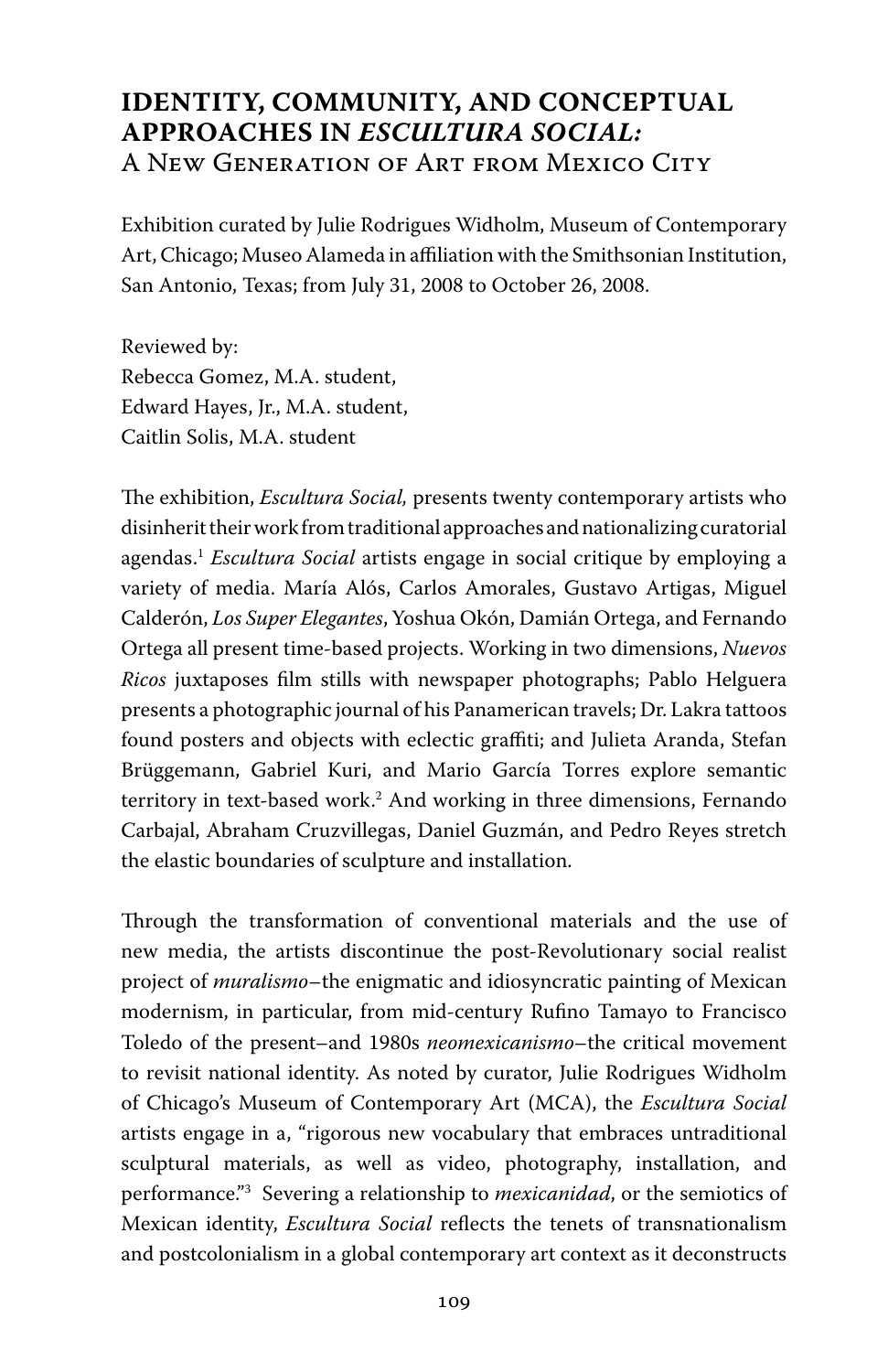identity, reconsiders community dynamics, and explores new conceptual approaches.

### **Transcending Identity Politics**

*Escultura Social* brings together artists born from the mid-1960s to the mid 1970s, who share two common threads—a connection to Mexico City and a distinct approach to artistic expression that is not preoccupied with the portrayal of a traditional Mexican identity.4 For example, the group, *Los Super Elegantes* displays two music videos, reflecting a transcontinental MTV generation that was raised in the internet age.5 In *Sixteen* (2004) and *Nothing Really Matters* (2006), the artists mix pop music videos with *telenovela* (Spanish language soap opera) conventions. By ironically employing a variety of popular media, the artists claim they are, "pulling identity politics off the map and traveling with freedom passports."6 In lieu of making Mexican or Latino art, the artists reach a global audience through the realm of video and the medium provided by modern computer technology, which greatly expands the real time–space limitations of the traditional museum setting. Instead of reaching a limited audience during the abbreviated period that an exhibit is on public display, the artists are able to impart both art and message without temporal or physical impediments. For example, their work can be found at any time of the day or night on internet sites, such as Youtube. Consequently, their influence as artists is enhanced, not to mention the prospect for financial remuneration.

Likewise, in *Useless Wonder* (2006), a double-screen video displays an apocalyptic vision on one side while on the reverse, a black and white map of the world deconstructs like a jigsaw puzzle. The images used are from the liquid archive, a digital database of drawings that is, "based on photographs of digital vector drawings synthesized into ambiguous forms that combine silhouettes with traces."7 In this stark landscape, Carlos Amorales juxtaposes an ominous, raven-headed woman, skull-faced monkeys, and a creature that is half-wolf and half-woman with eerie, jarring music. This combination is perhaps intended to provoke fear and hope in the viewer simultaneously. These fused creatures are identifiable by their parts, but the narrative into which they are placed is purposefully confusing.<sup>8</sup> The artist employs an unsequenced narrative for two reasons. It stretches the limitations of what video production can convey and compels the viewer to discern order from the chaos that Amorales created. By discerning that order, the viewer attains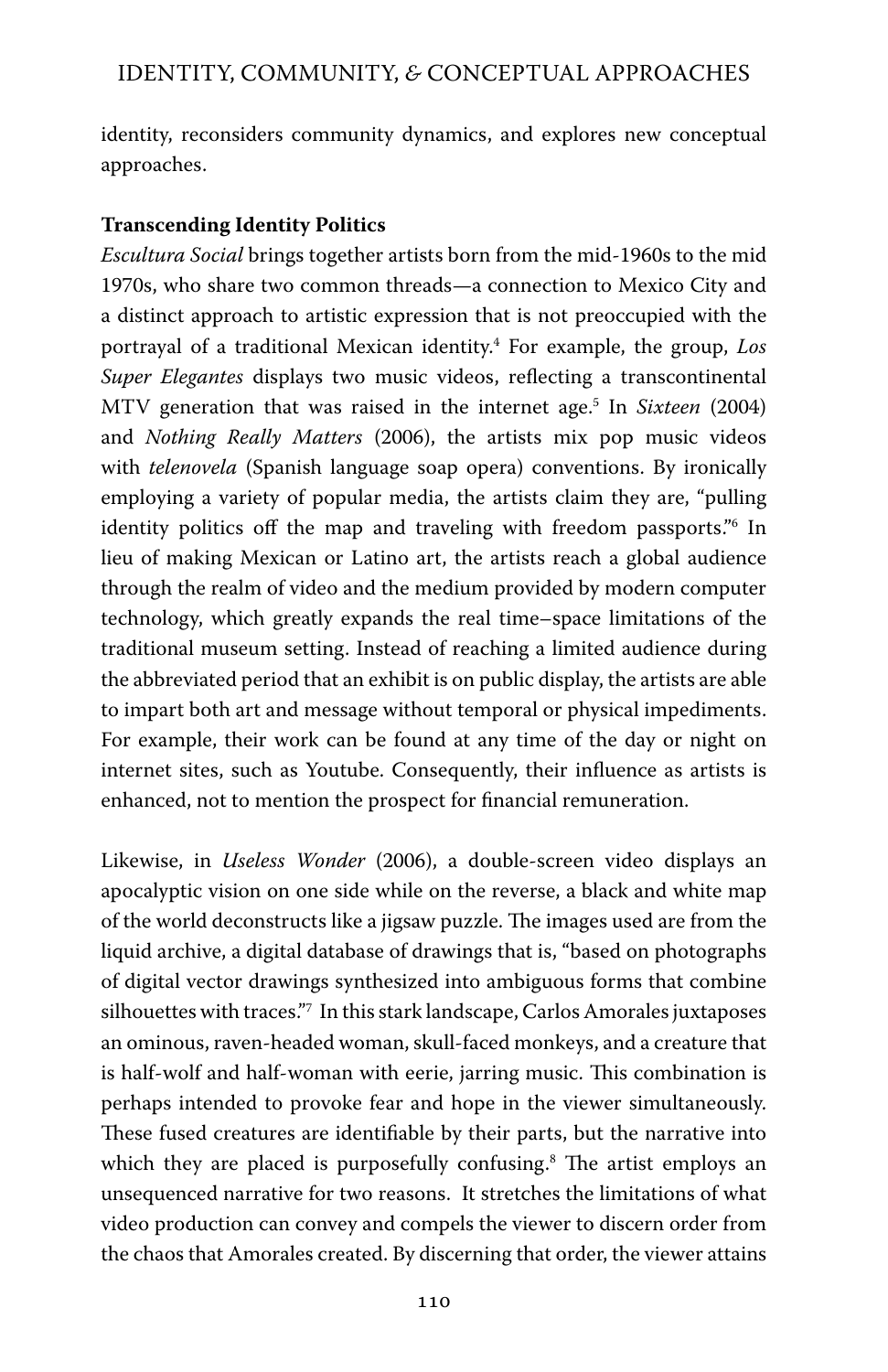a more profound understanding of the artistic subject and, therefore, of reality. This invitation enhances Amorales' message of hope.

While set in Mexico, *Los guerreros* (*The Warriors*, 2007), made in collaboration with Amorales and *Nuevos Ricos*, pertains not to national identity, but examines instead an urban gang subculture that thrives on both sides of the Rio Grande. The work consists of twenty digital prints, each with two images, and an archival newspaper image depicting non-fictional gang scenes. *Los guerreros* demonstrates how fantasy evolves into reality while it makes visible the insidious influence on urban Mexican youth of popular culture imported from the United States.<sup>9</sup>

For *The School of Panamerican Unrest* (SPU, 2006), Pablo Helguera traveled by van from Alaska to Argentina, making twenty-seven stops along the way (Plate 8). He dialogued with the audiences he encountered on his travels throughout the Americas about the meaning of the term "American" in a globalized world. As a "trans-nationalist," who was born in Mexico and now lives in New York, Helguera suggests that his project represents a "Bolivarian" notion of American identity, a reference to Simón Bolívar who led several South American countries to independence during the nineteenth century. Helguera argues that this notion of identity supersedes his personal identification with Mexico.<sup>10</sup>

*Escultura Social* elicits questions relating to motives, target audiences, and equality in terms of cultural exchanges. As the first group exhibition of Mexican artists at the Museum of Contemporary Art, the exhibition represents an artistic parallel of free trade in the post-North American Free Trade Agreement (NAFTA) age.11 Through this historic precedent, issues of art market politics emerge; the exhibition is marketed to a broader audience while maintaining Mexico City as its geo-political unifier. Mexican art historian, Cuauhtémoc Medina, of the Instituto de Investigaciones Estéticas at the Universidad Nacional Autónoma de México in Mexico City, states that a paradox has developed with works in the global art system. While art institutions represent Mexican artists or art from Mexico, they produce an inversion in terms. According to Medina, "De-localizing this work has the possible consequence of re-nationalizing it."12 Exhibition curator, Widholm attempts to avoid "re-nationalizing" the artists in *Escultura Social*, focusing less on a geographic categorization and more on linking works that deal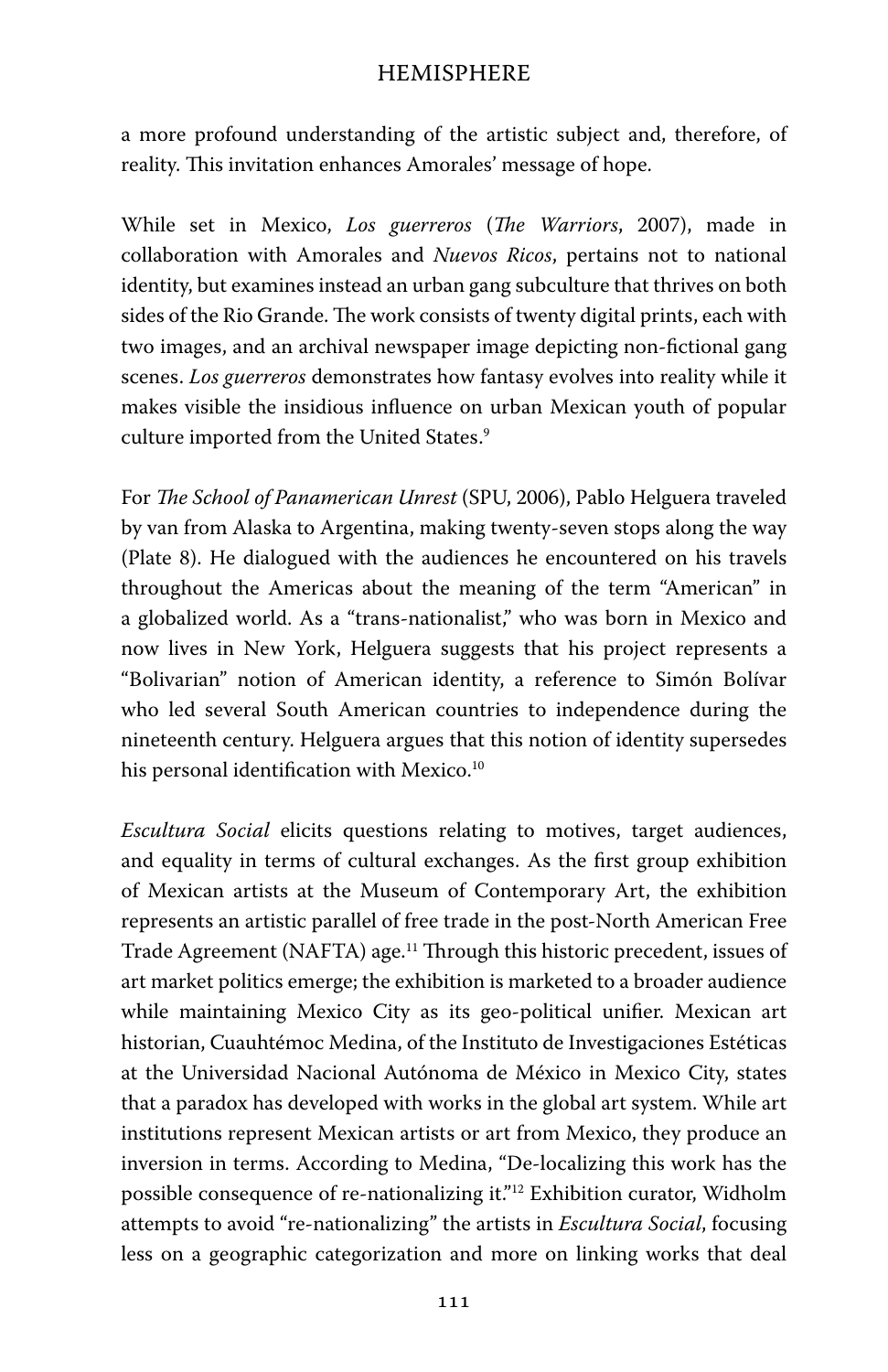with a shared social perspective in order to group men and women who represent a new generation of artists.13 Difficulties emerge in breaking the bonds and boundaries of nationalism, thus challenging the curator to organize an exhibit that transcends national identity.—Rebecca Gomez

#### **Community as a Site of Creative Expression**

The concept of community surfaces throughout *Escultura Social*. The artists explore the complex dynamics of representation of the marginalized. The artists are at times in a privileged position as outsiders of the represented communities. Through their incorporation of the subjects' personal lives, the artists border on exploiting the subaltern for purposes of creative expression.14 At the same time, the artists' creations are exported for public, and significantly, foreign consumption. While Pablo Helguera engages communities across the Americas to articulate a transnational or Panamerican identity, Yoshua Okón deconstructs the insider/outsider positionality in popular media. By using an altered basketball rim and video, Gustavo Artigas brings attention to the often stigmatized, stereotyped, young men of color from the inner city who work collectively towards a positive goal.

Emerging from a socio-cultural project of establishing a Panamerican intercontinental and multilingual community through verbal exchanges, Helguera creates a constructed society by superimposing his notion of Panamerican identity onto established yet isolated communities across the Americas. His project deviates from a creative and innovative practice and moves into problematic territory since he does not readily address the means to move beyond communication towards concrete action. To a certain degree, the project evokes anthropology's colonialist tendencies, in which an outsider enters a locale to glean useful artifacts and observations from a given society and reports the findings to a foreign audience. Helguera envisions his project as raising questions about Panamerican identity, rather than providing a platform for true discourse and articulation of solutions in places racked by extreme poverty, industrial abandonment, civil wars, cultural imperialism, and colonialism. While his motives appear genuine and commendable, the limitations in the work weaken Helguera's constructed Panamerican community with a measure of contrivance.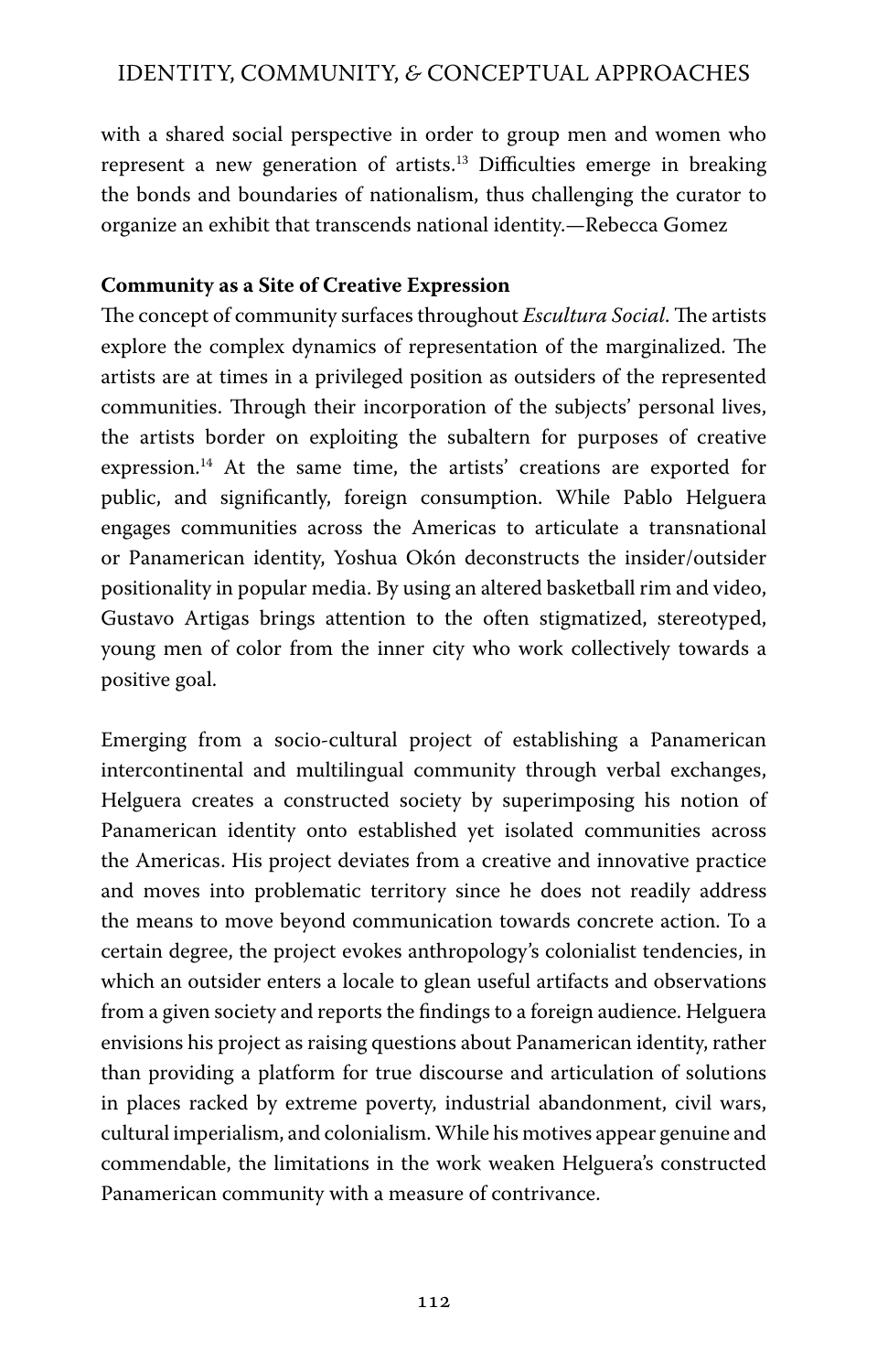Unlike Helguera, Okón approaches his pseudo-ethnographic projects without lofty pretenses and instead uses video to challenge perception and representation through humor. Situated in a darkened room in which the aural component of *Lago Bolsena* (2005) surrounds, even overwhelms, the viewer, a three-channel video projection simultaneously depicts wide, medium, and close-up shots of residents of the Santa Julia neighborhood of Mexico City as they behave in a mock-primitive, exaggerated fashion. While the subjects' style of dress and surroundings are entirely modern, their actions and demeanor call to mind dated *National Geographic*  documentaries in which anthropologists studied populations untouched by Western ideals and technology. Throughout the disjointed, disorienting, and deceptively short video, Okón raises questions about whether he merely reinforces a subaltern status by representing the Santa Julia community in such a way for a foreign museum audience, or whether he provides a platform for deconstructing artificial representations of subalterity.

The video shows scenes of neighborhood residents emerging from an open manhole and practicing primitive tribalistic rituals. The video also depicts a gendered binary in which the male and female characters are filmed separately as they engage in gender-specific actions. Wide-angle group shots of male and female characters show them crawling in animal-fashion, grunting, and growling. Because the cameraman is clearly visible, the film also captures the process of constructing artifice. Considering that Okón exhibits *Lago Bolsena* to a foreign audience, the motivations behind the work take on significant implications. Okón not only challenges the designated "Third World" status of Mexico and its people, but he also questions the definition of what constitutes Mexican art. While conceptual forms of art are certainly not new to Mexico–for example, Gabriel Orozco has been creating conceptual art since the 1980s–U.S. audiences of the past twenty to thirty years have generally not been aware of the existence of such art pratices in Mexico. *Escultura Social* effectively counters this ignorance and educates audiences about the established trajectory of conceptual art in Mexico.

Taking the concept of community to a different level in *Juego de Pelota Event Project* (2007), Gustavo Artigas demonstrates seamless and simultaneous integration of collaboration, performance, and documentation (Plate 9). In addition to presenting a conceptual nuance in the game of basketball by placing the hoop vertically, the artist provides museum visitors with an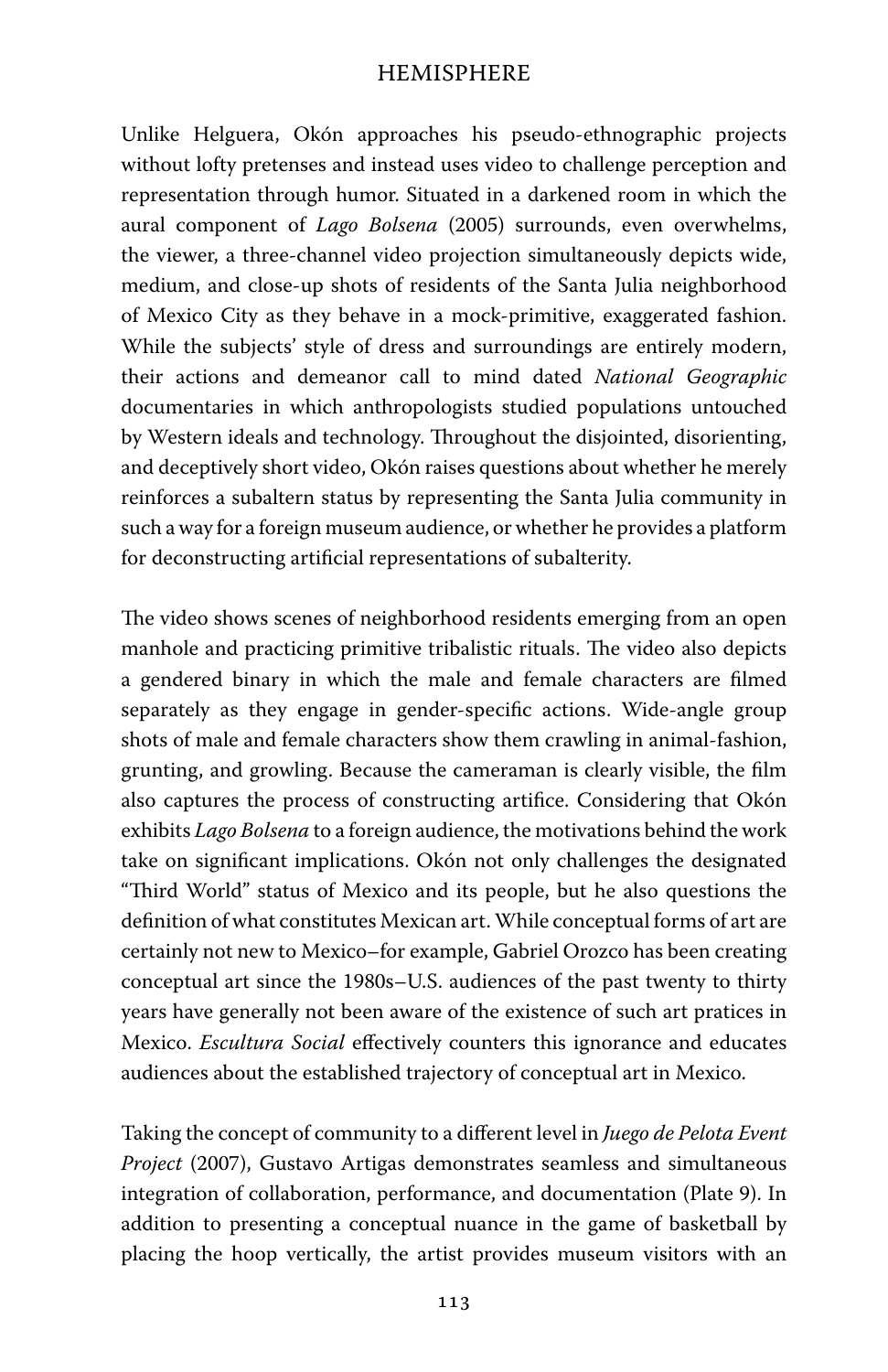innovative perspective on the inner city that is not reduced to the mainstream media's one-dimensional portrayal of street life, warped as it is by stereotypes. Through community collaboration, Artigas provides a portrait of a barrio, which despite being beset by poverty and gang violence, refuses to embody a fatalistic attitude, thus transcending marginalization. Commissioned by the Museum of Contemporary Art, the artist collaborated with the Resurrection Basketball League of southwestern Chicago, which serves the predominantly Mexican neighborhoods of Pilsen, Little Village, and Back of the Yards. The Resurrection Project's mission of community organizing mirrors Artigas' commitment to forging relationships in order to create new avenues for social change.15 Artigas' strategy involves collaborating with communities to create fresh and radically different experiences out of familiar contexts, such as sports.In comparison, the approaches of Helguera and Okón underscore the *construction* of community. Helguera's work raises questions of reciprocity–to what degree is power shared between the artist and participants in *The School of Panamerican Unrest*? Does he return to the communities and bestow what he has produced as a result of their interaction and how do the subjects respond to the project? Through sardonic means, Okón leaves the viewer ambivalent about the agency of the participating actors and the outcome of producing and touring internationally a work such as *Lago Bolsena*. Reflecting the tenets of participatory or action research used in anthropology, Artigas conveys a sense of true collaboration to the viewer. In *Juego de Pelota Event Project,* the subjects are the agents of representation and they share the power of documentation with the artist.16 – Caitlin Solis

#### **Mechanics of** *Escultura Social***: Collaboration and Appropriation**

Considering influential and mythic German artist, Joseph Beuys' 1973 artistic credo of Social Sculpture, or Social Architecture, which enlisted everyone as an artist, Widholm attempts to articulate the German avantgarde pedagogy in Latin American terms.17 But beyond, or in addition to provoking, documenting, or operating through social engagement, the *Escultura Social* artists can be considered a cooperative body united by conceptual ties and interlaced histories. Widholm acknowledges that the exhibited corpus is indebted to artist-driven, collective practices of the 1990s, and views the subsequent grassroots infrastructure as a result of "DIY (do-it-yourself)" approaches to curating, promoting, fundraising,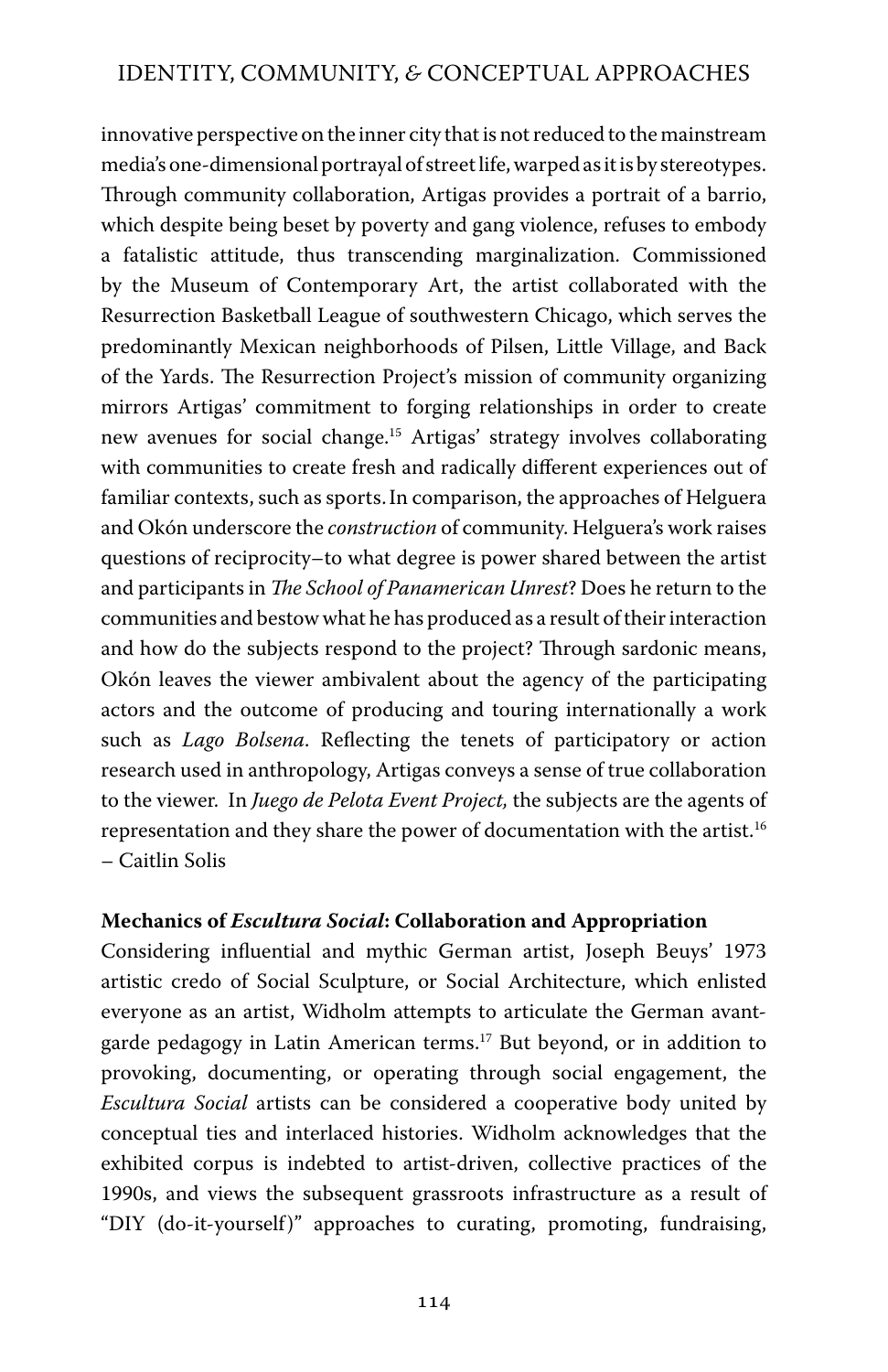and generating criticism.18 During their formative years, a majority of the *Escultura Social* artists joined collectives and created artist-run exhibition spaces under the conceptual wing of Gabriel Orozco.<sup>19</sup>

Widholm uses the titles, "Nature and Culture," "Social Engagement and the Function of Art," and "Transforming Everyday Materials and the Word as Image" to categorize the works of the twenty artists.<sup>20</sup> Scaffolding the theoretical and spatial organization of the exhibition, Beuys is more than referenced–his ideas are appropriated to didactically interpret the conceptual artworks. But the influence of Beuys extends beyond Widholm's curatorial parallel, which may appear as a forced attempt to fuse a 1970s experimental, social, and democratic agenda with a twenty-first century art exhibit. The influence, surfacing in the conceptual tendencies of *Escultura Social,* is more accurately traced through Gabriel Orozco, who organized and participated in *A Propósito* at the Museo del Ex-Convento del Desierto de los Leones in Cuajimalpa in 1989, an homage to Beuys.<sup>21</sup>

Beyond the unauthorized intellectual theft implicit in the term, appropriation functions most subtly in the work of María Alós, whose two videos and opening performance hyperbolize the social norm of welcoming. Alós directed hired greeters to cordially and incessantly maintain public relations by engaging those entering and exiting the exhibition.<sup>22</sup> Alós then completely removed the human interaction after the opening and looped a greeting and a farewell video at the entrance and exit of the gallery, respectively. Verging on invasiveness and oscillating between sincerity and mechanical politeness, her project charts the institutionalization of customs and highlights the ambiguity of museum-patron relations.

Julieta Aranda's, *Untitled* (2007), also known as, *Coloring Book II* or "please fill in the squares with the indicated color," appropriates an illusionistic vocabulary (Plate 10). A section of the poststructuralist color chart reads, "*Dark as Night, First Light, Rain Drop, Just Barely, Siesta, Mom's Lipstick, Innuendo*, *Sweet Nothings."* The desaturated lexicon plays with what Aranda refers to as society's, "logic of desire."23 Aranda proposes that, "by interfering…[it] is possible to complicate the exchanges and interject a measure of productive confusion into the prevalent modes and models of operation."24 By decontextualizing the nomenclature, Aranda semantically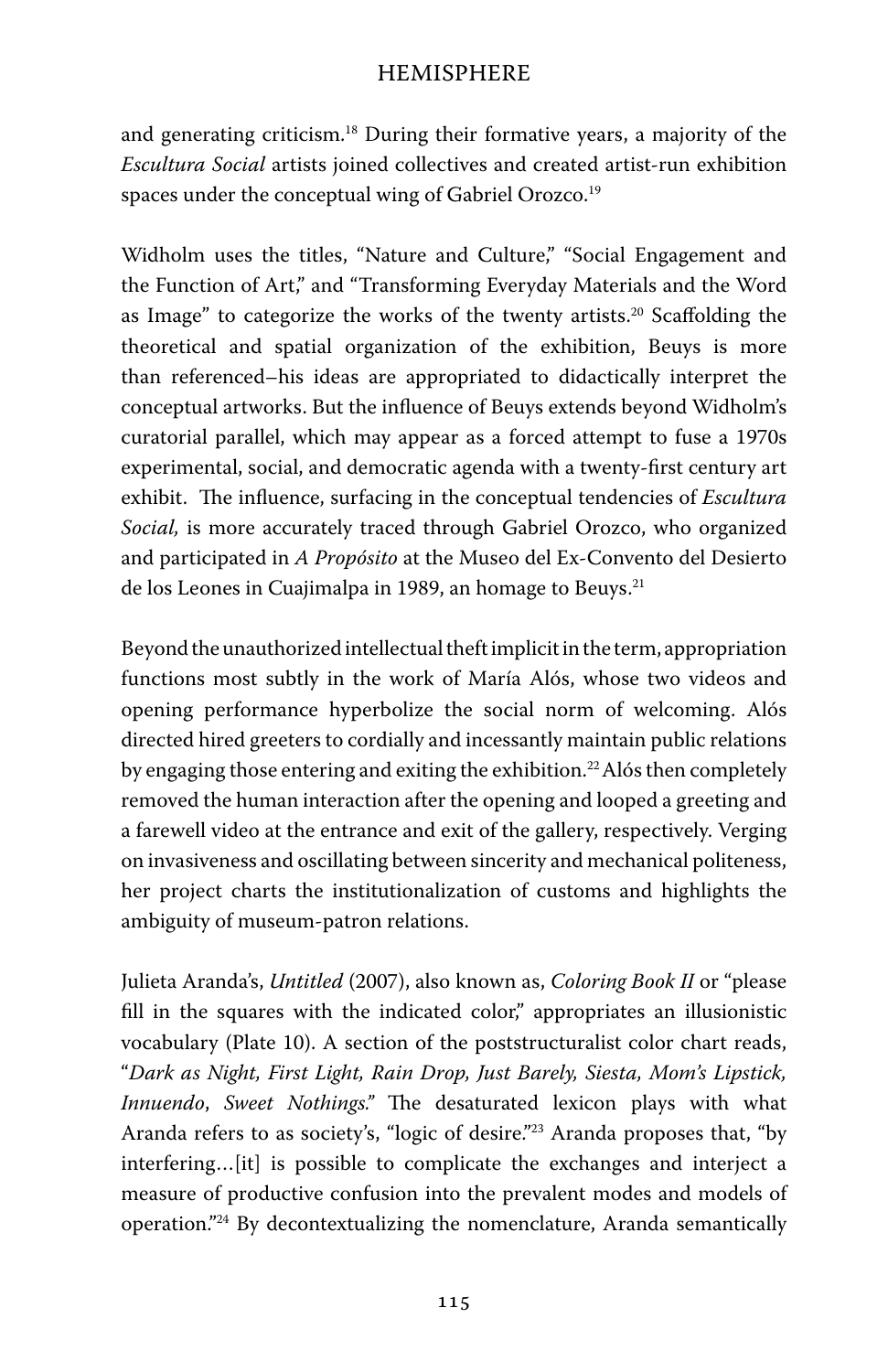disrupts prescribed meanings to create an anarchic moment in the otherwise didactic and interpretive context of the exhibition.

In Stefan Brüggemann's, *Explanations* (2002), capitalized text in Britishinflected English, without a Spanish translation, reads: ALL MY IDEAS ARE IMPORTED, ALL MY PRODUCTS ARE EXPORTED, and (ALL MY EXPLANATIONS ARE RUBBISH). Brüggemann aggressively represents themes of marginalization in three panoramic phrases. Appropriating a dominant voice, font, and scale, Brüggemann's *Explanations* offer mantras for those in the shadow of cultural imperialism. Interestingly, the bilingual, Museo Alameda does not translate any of the English texts into Spanish. Brüggemann's choice of language reflects a decision complicated by the need to address artistic self-determination and cultural agency in the socalled "Third World."—Edward Hayes, Jr.

#### **Conclusion**

Unbound by an entrenched relationship to *mexicanidad*, or the semiotics of Mexican identity in art, *Escultura Social* reflects the tenets of transnationalism and postcolonialism in the context of contemporary art. Eliseo Ríos, Interim Executive Director of the Museo Alameda, asserts that these artists move beyond the notion of identity in their art to reflect a global transcultural dialogue.25 By acknowledging communities as creative bodies capable of overcoming token representation through the conceptual tactics of collaboration and appropriation, the exhibition participates in a larger dialogue, within and outside of the national and geographic nexus of Mexico City. While their work addresses issues concerning, "political culture, urban life, and current political issues," the transnational artists included in *Escultura Social* overcome the trappings of identity and express innovative trends appropriate to the post-millennium contemporary art world.<sup>26</sup>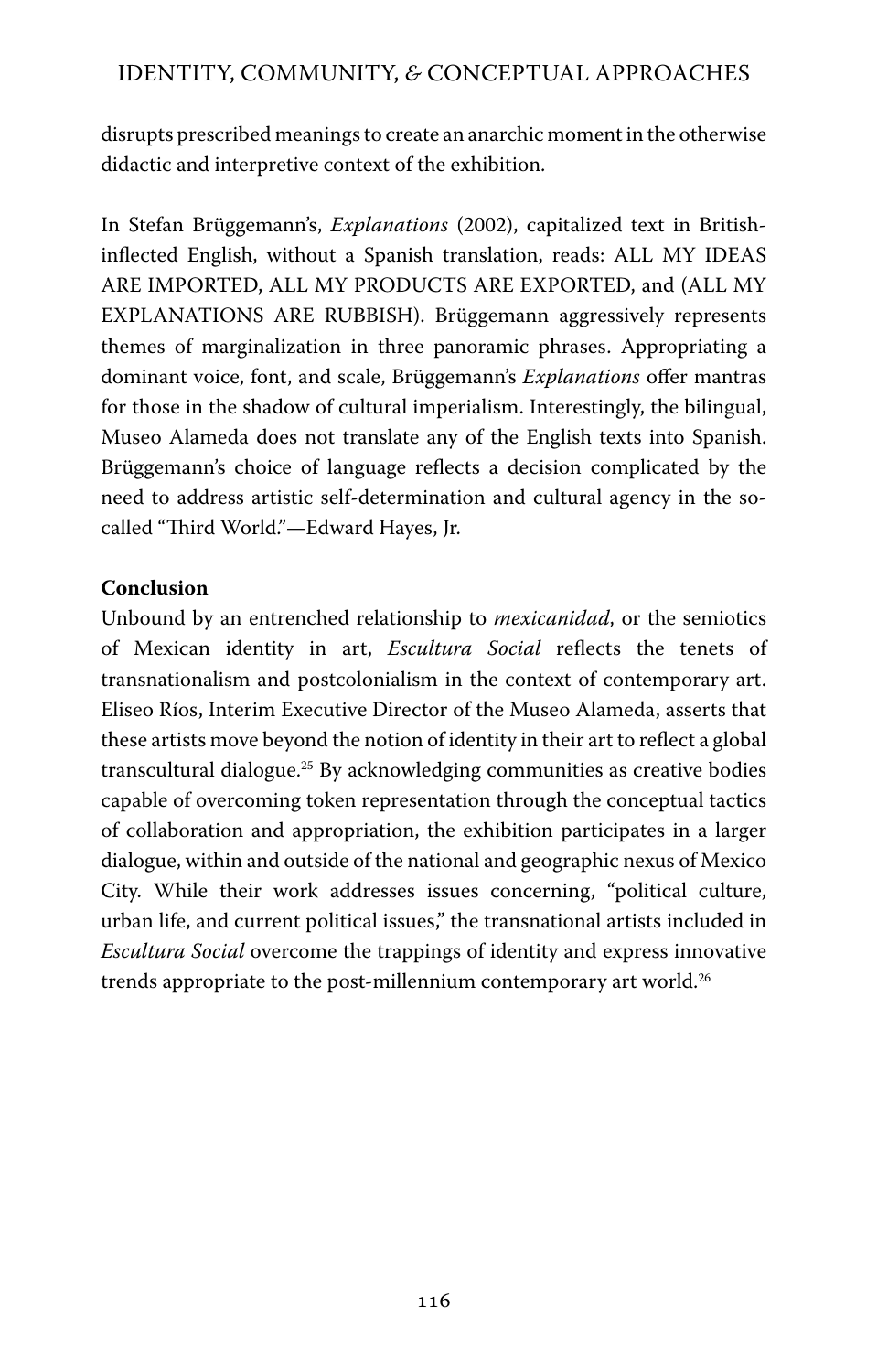REBECCA GOMEZ is an M.A. student in the Art History Department at the University of Texas at San Antonio. She is studying under Dr. Teresa Eckmann, Assistant Professor of Contemporary Latin American Art.

EDWARD HAYES, JR. is an M.A. student in the Department of Art History at the University of Texas at San Antonio and is also working with Dr. Teresa Eckmann. He is currently conducting thesis research on the work of contemporary artist, Francis Alÿs in Mexico City.

CAITLIN SOLIS is an M.A. student in the Department of Bilingual Bicultural Studies at the University of Texas at San Antonio. She is currently working with Dr. Josie Méndez-Negrete, Dr. Sonia Saldívar-Hull, and Dr. Keta Miranda. She is examining how authors, Junot Díaz and Loida Pérez articulate the experiences of the Dominican Diaspora through a new form of magic realism in their novels, *The Brief Wondrous Life of Oscar Wao* and *Geographies of Home*, respectively.

NOTES:

<sup>1</sup> The exhibition *Myth Mortals and Immortality: Works from the Museo Soumaya de México*, which ran concurrently with *Escultura Social* at the Museo Alameda, illustrates the tendency towards traditionalism and nationalism when organizing exhibits of Mexican art.

2 Also, architect Fernando Romero who originally exhibited at the MCA as an *Escultura Social* artist, presents the model of the museum bearing his wife's namesake, Soumaya Slim de Romero, on the Museo Alameda's first floor, marrying the postcolonial to midmodern collection with the contemporary.

3 Julie Rodrigues Widholm, *Escultura Social: A New Generation of Art from Mexico City* (Chicago: Museum of Contemporary Art, in association with New Haven: Yale University Press, 2007), 10.

4 Though there is debate over definitions of generations, the artists of this exhibit all fall under the category of Generation X. The term Generation X came into use for defining this generation, following the publication of Douglas Coupland's 1991 novel *Generation X: Tales for an Accelerated Culture* (New York: St. Martin's Press, 1991).

5 Los Super Elegantes is comprised of Martiano Lopez-Corzet and Milena Muzquiz, a Los Angeles-based duo.

6 Widholm, *2*10.

 $\frac{7}{1}$  Ibid., 61.

8 Philadelphia Museum of Art, "Exhibitions: Live Cinema/ Carlos Amorales: Four Animations, Five Drawings, and a Plague," Philadelphia Museum of Art, available at http:// www.philamuseum.org/exhibitions/313.html?page=1 (accessed November 18, 2008).

9 Nuevos Ricos is a hybrid art venture and record label on which Amorales collaborated with Julian Lede and Andre Pahl. Widholm, 160.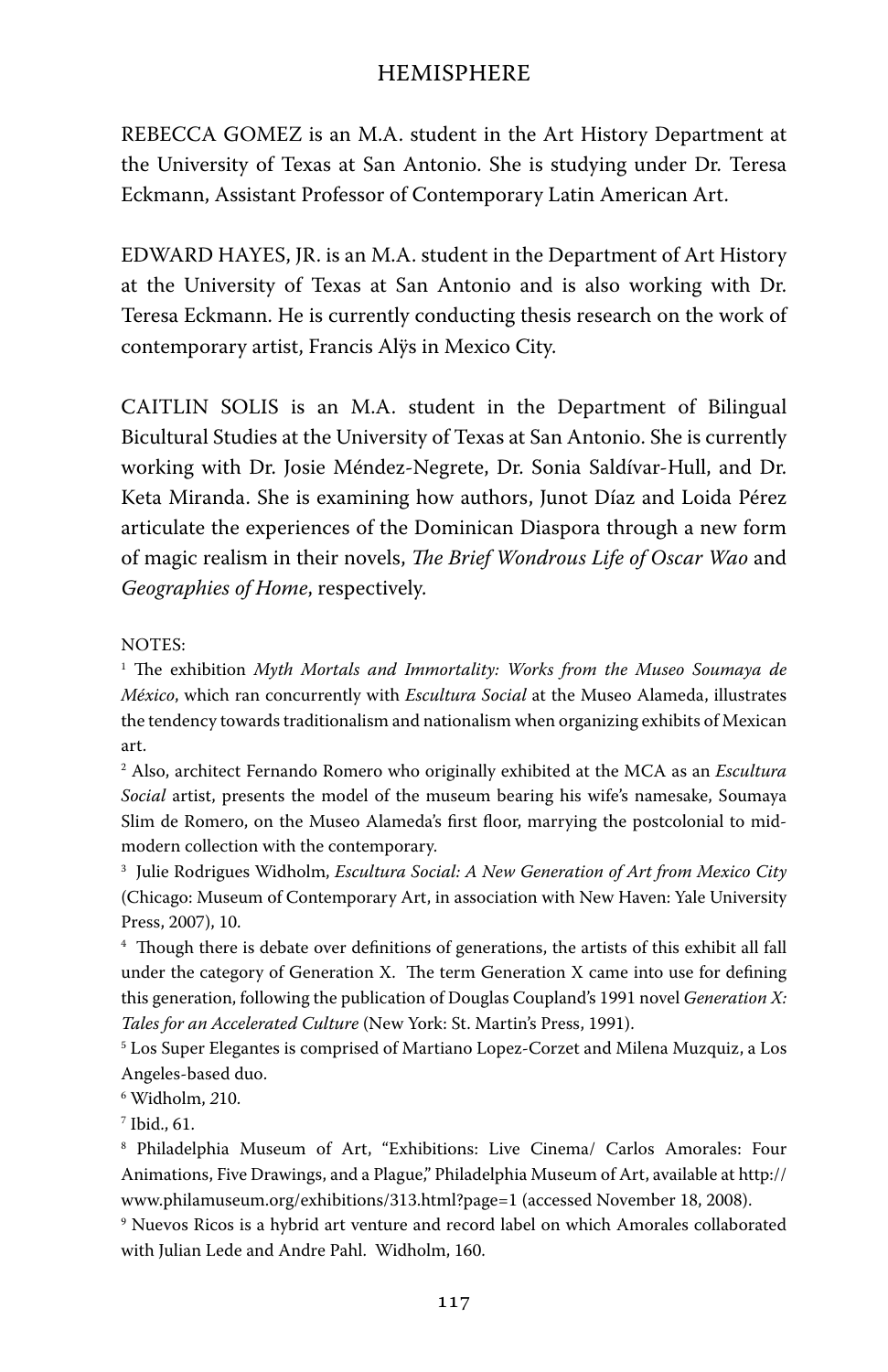10 Pablo Helguera, "*Escultura Social: A New Generation of Art from Mexico City*, Artist Talk with Pablo Helguera," lecture, Museo Alameda in affiliation with the Smithsonian Institution, San Antonio, TX, 10 October 2008.

 $11$  The agreement was implemented in January of 1991. In Spanish, NAFTA is Tratado de Libre Comercio de América del Norte (TLCAN). The intent of the treaty was to "remove most barriers to trade and investment among the United States, Canada, and Mexico." The international, Panamerican viewpoints and expressions of these artists (engaging in an artistic "free trade" if you will) parallel their commercial counterpart, codified in NAFTA. That is, they utilize the concept of oneness or interdependency transcending national borders. See Foreign Agricultural Service, United States Department of Agriculture, "North American Free Trade Agreement," available at http://www.fas.usda.gov/itp/Policy/ nafta/nafta.asp (accessed May 11, 2009).

12 Cuauhtémoc Medina, "Mutual Abuse," in *Mexico City: An Exhibition About Exchange Rates of Bodies and Values* (Long Island City, New York: PS1 Contemporary Art Center, 2002), 38.

13 Widholm, 9.

<sup>14</sup> Antonio Gramsci coined the term "subaltern" to describe a cultural-political type of marginalization. See Gayatri Spivak, "Can the Subaltern Speak?" in *Marxism and the Interpretation of Culture*, ed. Cary Nelson and Lawrence Grossberg (Urbana: University of Illinois Press, 1988) and John Beverley, *Subalternity and Representation: Arguments in Cultural Theory* (Durham, NC: Duke University Press, 1999).

<sup>15</sup> The Resurrection Project, available at http://www.resurrectionproject.org/display. aspx?pointer=3825 (accessed November 18, 2008).

<sup>16</sup> Attesting to the collaborative nature of his project, "the participation of kids at risk and the meaning of the inverted hoops gave to the piece a possibility of readings regarding the action of the group inside the American society. …Everything was discussed in advance with [the participating youth] since the beginning so they had a good idea of the final result. After the show was open they were invited for a special tour of all the works in the show. As part of the activities of the Resurrection Project, the video was shown as part of their open cinema program during the summer. They kept the video copy as part of their archives." Gustavo Artigas, interview with Caitlin Solis, 18 June 2009.

<sup>17</sup> Joseph Beuys, 'I Am Searching for Field Character', in "Chapter VII: Institutions and Objections," in *Art in Theory 1900-2000*, ed. Charles Harrison and Paul Wood (Malden, Massachusetts: Blackwell Publishing, 2003), 929.

18 Widholm*,* 10.

<sup>19</sup> In 1993 Abraham Cruzvillegas, Daniel Guzmán, and Damián Ortega among others created "a space for self-education…and a space for experimentation, since its future destruction permitted all sorts of direct interventions." See Olivier Debroise, "Temístocles 44," in *The Age of Discrepancies* (México: Universidad Nacional Autónoma de México, 2006), 404. Amorales, Kuri, and Fernando Ortega later joined them to exhibit under kurimanzutto, a gallery founded by Monica Manzutto, José Kuri and Gabriel Orozco that operates as a network (more so than a space) and represents nearly half of the *Escultura Social* artists. Available at http://www.kurimanzutto.com (accessed November 20, 2008)**.** 20 Debroise, 384.